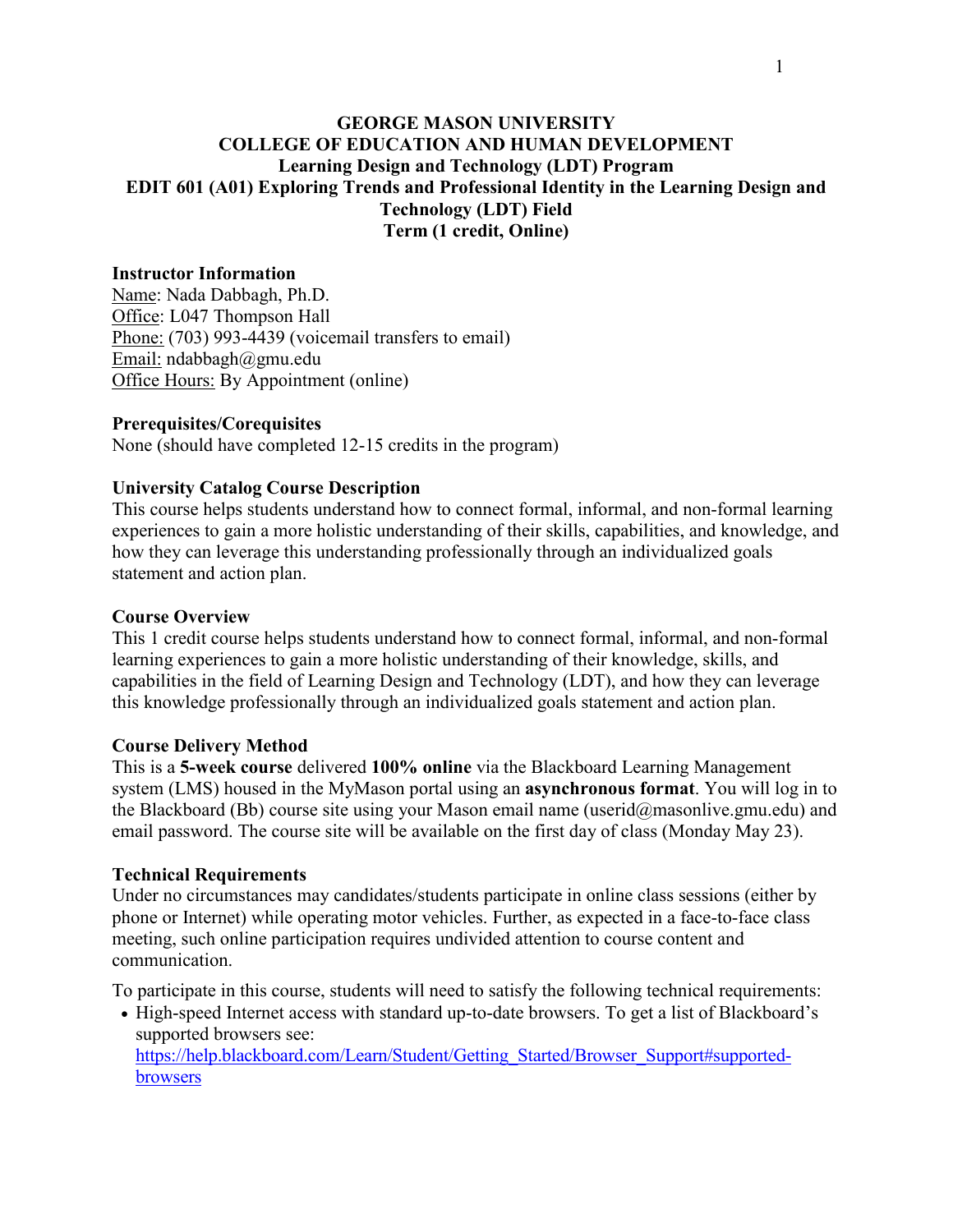- To get a list of supported operation systems on different devices see[:](https://help.blackboard.com/Learn/Student/Getting_Started/Browser_Support#tested-devices-and-operating-systems) [https://help.blackboard.com/Learn/Student/Getting\\_Started/Browser\\_Support#tested-devices](https://help.blackboard.com/Learn/Student/Getting_Started/Browser_Support#tested-devices-and-operating-systems)[and-operating-systems](https://help.blackboard.com/Learn/Student/Getting_Started/Browser_Support#tested-devices-and-operating-systems)
- Students must maintain consistent and reliable access to their GMU email and Blackboard, as these are the official methods of communication for this course.
- Students may be asked to create logins and passwords on supplemental websites and/or to download trial software to their computer or tablet as part of course requirements.
- The following software plug-ins for PCs and Macs, respectively, are available for free download: [Add or delete options, as desire.]
	- o Adobe Acrobat Reader:<https://get.adobe.com/reader/>
	- o Windows Media Player: [https://support.microsoft.com/en-us/help/14209/get-windows](https://support.microsoft.com/en-us/help/14209/get-windows-media-player)[media-player](https://support.microsoft.com/en-us/help/14209/get-windows-media-player)
	- o Apple Quick Time Player: [www.apple.com/quicktime/download/](http://www.apple.com/quicktime/download/)

# **Expectations**

- Course Week: Our course week will begin on **Monday** and end on **Sunday**.
- Log-in Frequency: Students must actively check the course Blackboard site and their GMU email for communications from the instructor, class discussions, and/or access to course materials **at least 3 times per week**. In addition, students should plan to attend all**synchronous meetings (if any)**. Recordings of synchronous meetings will be available but it is highly recommended that students attend those meetings. The instructor may cancel some of those meetings with due notice depending on course progress and learning needs.
- Participation: Students are expected to actively engage in all course activities throughout the semester, which includes viewing all course materials, completing course activities and assignments, and participating in course discussions and group interactions.
- Technical Competence: Students are expected to demonstrate competence in the use of all course technology. Students who are struggling with technical components of the course are expected to seek assistance from the instructor and/or University technical services.
- Technical Issues: Students should anticipate some technical difficulties during the semester and should, therefore, budget their time accordingly. Late work will not be accepted based on individual technical issues.
- Workload: Please be aware that this course is **not** self-paced. Students are expected to meet *specific deadlines* and *due dates*listed in the **Class Schedule (timeline)** section of this syllabus. It is the student's responsibility to keep track of the weekly course schedule of topics, readings, activities and assignments due.
- Instructor Support: Students may schedule a one-on-one meeting to discuss course requirements, content or other course- related issues. Those unable to come to a Mason campus can meet with the instructor via telephone or web conference. Students should email the instructor to schedule a one-on-one session, including their preferred meeting method and suggested dates/times.
- Netiquette: The course environment is a collaborative space. Experience shows that even an innocent remark typed in the online environment can be misconstrued. Students must always re-read their responses carefully before posting them, so as others do not consider them as personal offenses. *Be positive in your approach with others and diplomatic in selecting your words*. Remember that you are not competing with classmates, but sharing information and learning from others. All faculty are similarly expected to be respectful in all communications.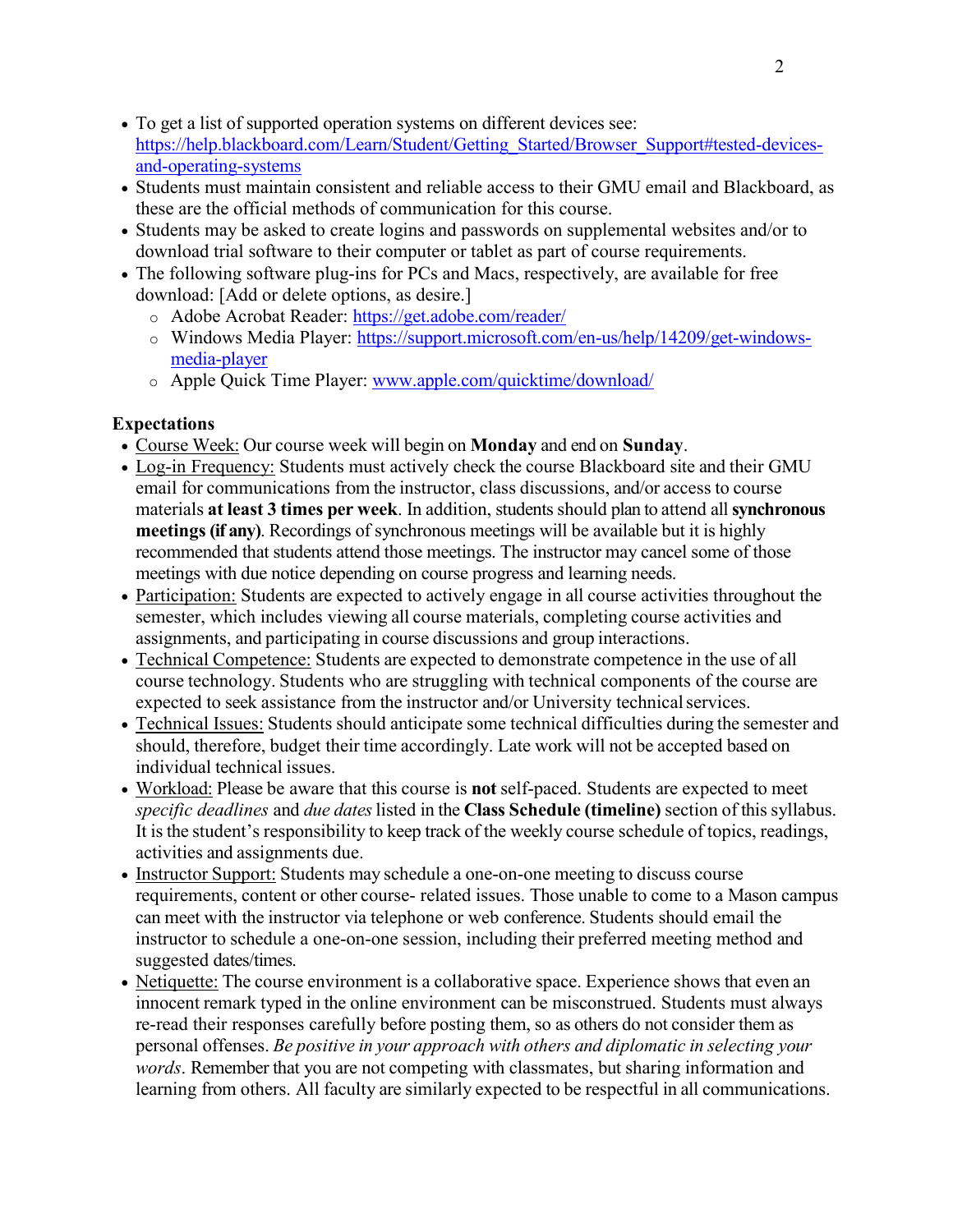• Accommodations: Online learners who require effective accommodations to ensure accessibility must be registered with George Mason University Disability Services.

# **Learner Outcomes or Objectives**

This course is designed to enable students to do the following:

- Integrate and synthesize new trends in the field of learning design and technology that are of interest academically and professionally.
- Develop academic and professional goals related to the learning design and technology field.
- Formulate specific plans to achieve those goals through coursework and/or formal and informal learning activities.

# **Professional Standards**

Upon completion of this course, students will have met the following professional standards based on the 2012 IBSTPI [\(International Board of Standards for Training, Performance, and](http://ibstpi.org/introducing-the-2012-instructional-design-competencies/)  [Instruction\)](http://ibstpi.org/introducing-the-2012-instructional-design-competencies/) Instructional Design Competency categories:

- Professional Foundations
	- o Communicate effectively in visual, oral and written form. (essential)
	- o Update and improve knowledge, skills, and attitudes pertaining to the instructional design process and related fields. (essential)
- Planning and Analysis
	- o Analyze the characteristics of existing and emerging technologies and their potential use. (essential)
- Management
	- o Manage partnerships and collaborative relationships. (managerial)

# **Required Text**

Walcutt, J.J. & Schatz, S. (Eds.) (2019). *[Modernizing Learning: Building the Future Learning](https://adlnet.gov/assets/uploads/Modernizing%20Learning.pdf)  [Ecosystem.](https://adlnet.gov/assets/uploads/Modernizing%20Learning.pdf)* Washington, DC: Government Publishing Office. License: Creative Commons Attribution CC BY 4.0 IGO **Available Online**.

## **Course Performance Evaluation**

Students are expected to submit all assignments on time in the manner outlined by the instructor (e.g., Blackboard, hard copy).

# **Learning Activities, Performance Based Assessments, and Grading Policy**

## **Participation (20% of grade)**

During this course, you will have multiple asynchronous participation activities. These provide opportunities to share knowledge, ideas, and resources and to reflect on various topics. Review the specific instructions for each activity.

- Knowledge Sharing: In Week 1 you are asked to research information on industry trends and share what you find with your peers by posting to the course Padlet.
- Discussion: Discussions provide a platform for reflecting on the course topics and the resources shared by your peers. They also provide an opportunity to continue building your professional network. In this course there will be one discussion in Week 2.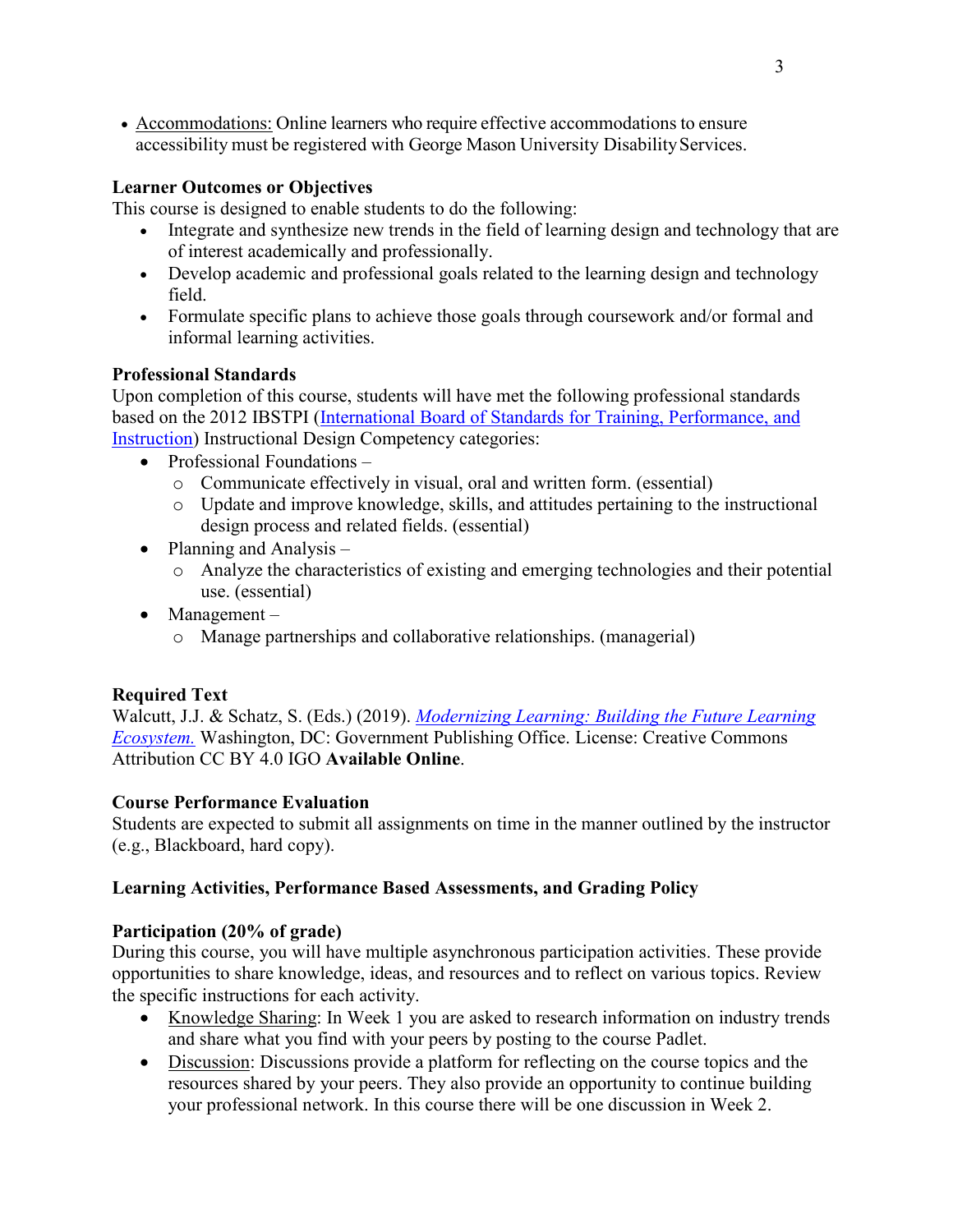The **Knowledge Sharing** assignment is worth **10 points** and accounts for **10% of your final grade.** 

The **W2 Discussion** is worth **10 points** and accounts for **10% of your final grade**. For grading criteria, refer to the **Discussion Rubric**. View the rubric through the **My Grades** link using the **View Rubric** option.

#### **Goals Statement and Action Plan (40% of grade)**

During this course, you will develop a **Goals Statement and an Action Plan**. Together these are meant to help in the short term as you focus your activities during the remainder of this program and to also provide a longer-term focus on your goals and actions after graduation. Resources are provided on the Blackboard course site to help you get started on the goals statement taking into consideration your educational, personal, and professional goals. We recommend connecting what you have learned through research into industry trends and your personal interests to identify your goals. You may also want to revisit the Individual Learning Plan you developed in EDIT 704 to see how it fits in with your goals statement.

Developing a **Goals Statement and an Action Plan** helps you focus your activities toward achieving your goals and provides a way to measure your success. Some of the questions you want to address to develop your action plan are: What is your plan for achieving each goal? What is your timeline? Does one goal require completing another goal first? What resources will you need to find or develop? Resources are provided in the Blackboard course site to help you develop your action plan.

The **Goals Statements and Action Plan** will be graded as one final assignment which is worth **40 points** and accounts for **40**% **of your final course grade.** For grading criteria, refer to the **Goals** and Action Plan Rubric in the Blackboard course site. View the rubric through the **My Grades** link using the **View Rubric** option.

## **Peer Feedback (40% of grade)**

During this course, you will have multiple opportunities to provide feedback to your classmates on their Goals Statement and Action Plan. By providing constructive feedback, questions, or suggestions, you will help them make their plans more targeted, manageable, or clear.

Peer feedback assignments are worth **20 points each**. Together they account for **40% of your final course grade.** For grading criteria, refer to the **Peer Feedback Rubric** in the Blackboard course site. View the rubric through the **My Grades** link using the **View Rubric** option.

#### **Grading Scale**

A = 94-100; A - = 90-93; B + = 86-89; B = 80-85; C = 70-79; F = 69 and below

#### **Professional Dispositions**

Students are expected to exhibit professional behaviors and dispositions at all times. See <https://cehd.gmu.edu/students/polices-procedures/>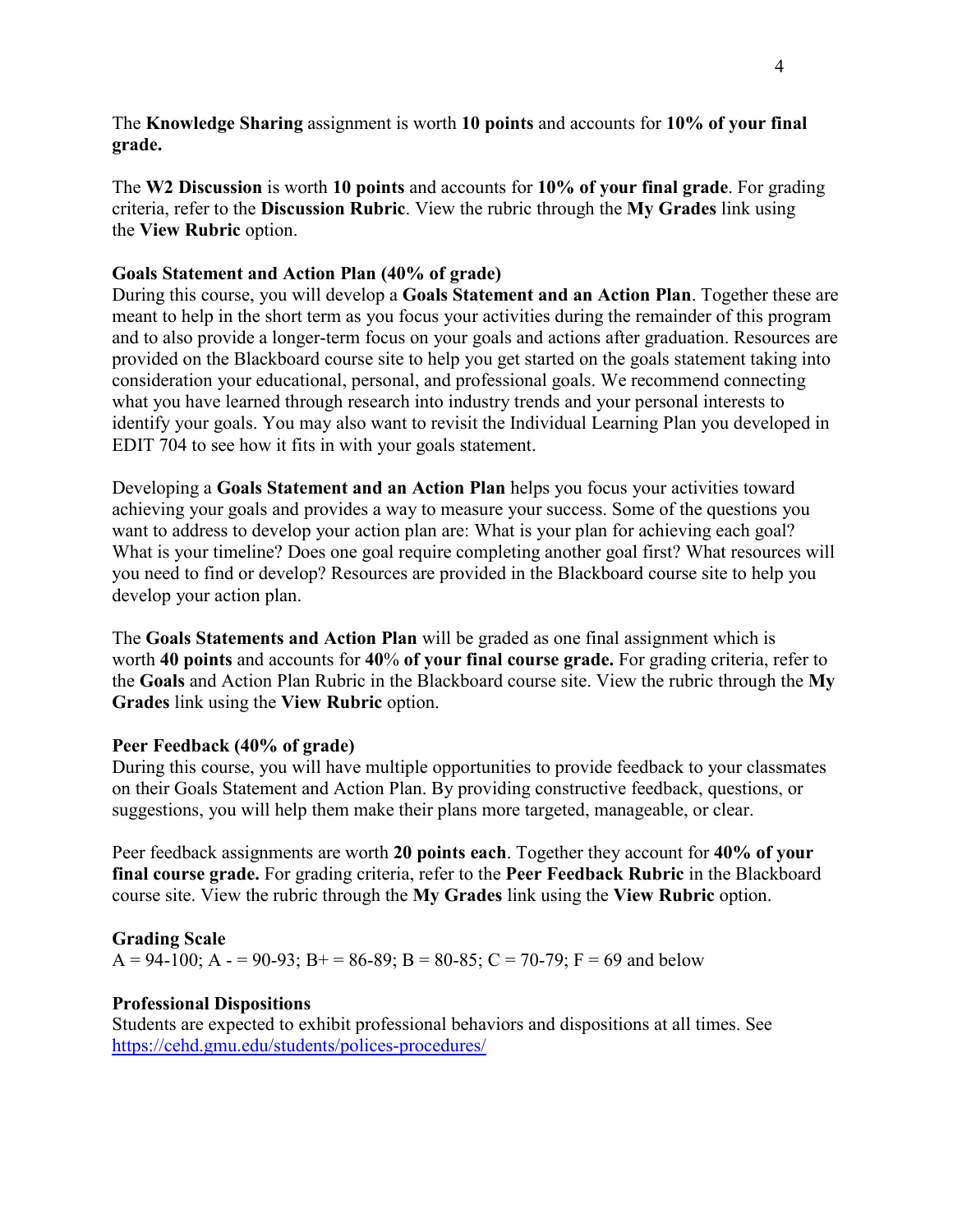#### **Core Values Commitment**

The College of Education and Human Development is committed to collaboration, ethical leadership, innovation, research-based practice, and social justice. Students are expected to adhere to these principles.<http://cehd.gmu.edu/values/>

## **GMU Policies and Resources for Students**

Policies

- Students must adhere to the guidelines of the George Mason University Honor Code [see [http://catalog.gmu.edu/honor-code/\]](http://catalog.gmu.edu/honor-code/).
- Students must follow the university policy for Responsible Use of Computing [see [http://universitypolicy.gmu.edu/policies/responsible-use-of-computing/\]](http://universitypolicy.gmu.edu/policies/responsible-use-of-computing/).
- Students are responsible for the content of university communications sent to their Mason email account and are required to activate their account and check it regularly. All communication from the university, college, school, and program will be sent to students **solely** through their Mason email account.
- Students with disabilities who seek accommodations in a course must be registered with George Mason University Disability Services. Approved accommodations will begin at the time the written letter from Disability Services is received by the instructor (see [http://ds.gmu.edu/\)](http://ds.gmu.edu/).
- Students must silence all sound emitting devices during class unless otherwise authorized by the instructor.

Campus Resources

- Questions or concerns regarding use of Blackboard should be directed to [https://its.gmu.edu/knowledge-base/blackboard-instructional-technology-support-for](https://its.gmu.edu/knowledge-base/blackboard-instructional-technology-support-for-students/)[students/](https://its.gmu.edu/knowledge-base/blackboard-instructional-technology-support-for-students/)
- For information on student support resources on campus, see [https://ctfe.gmu.edu/teaching/student-support-](https://ctfe.gmu.edu/teaching/student-support-resources-on-campus) [resources-on-campus](https://ctfe.gmu.edu/teaching/student-support-resources-on-campus)

Notice of mandatory reporting of sexual assault, interpersonal violence, and stalking As a faculty member, I am designated as a "Responsible Employee," and must report all disclosures of sexual assault, interpersonal violence, and stalking to Mason's Title IX Coordinator per University Policy 1202. If you wish to speak with someone confidentially, please contact one of Mason's confidential resources, such as Student Support and Advocacy Center (SSAC) at 703-380-1434 or Counseling and Psychological Services (CAPS) at 703-993- 2380. You may also seek assistance from Mason's Title IX Coordinator by calling 703-993- 8730, or emailing titleix $(\partial g$ mu.edu

For additional information on the College of Education and Human Development, please visit our website<https://cehd.gmu.edu/students/>